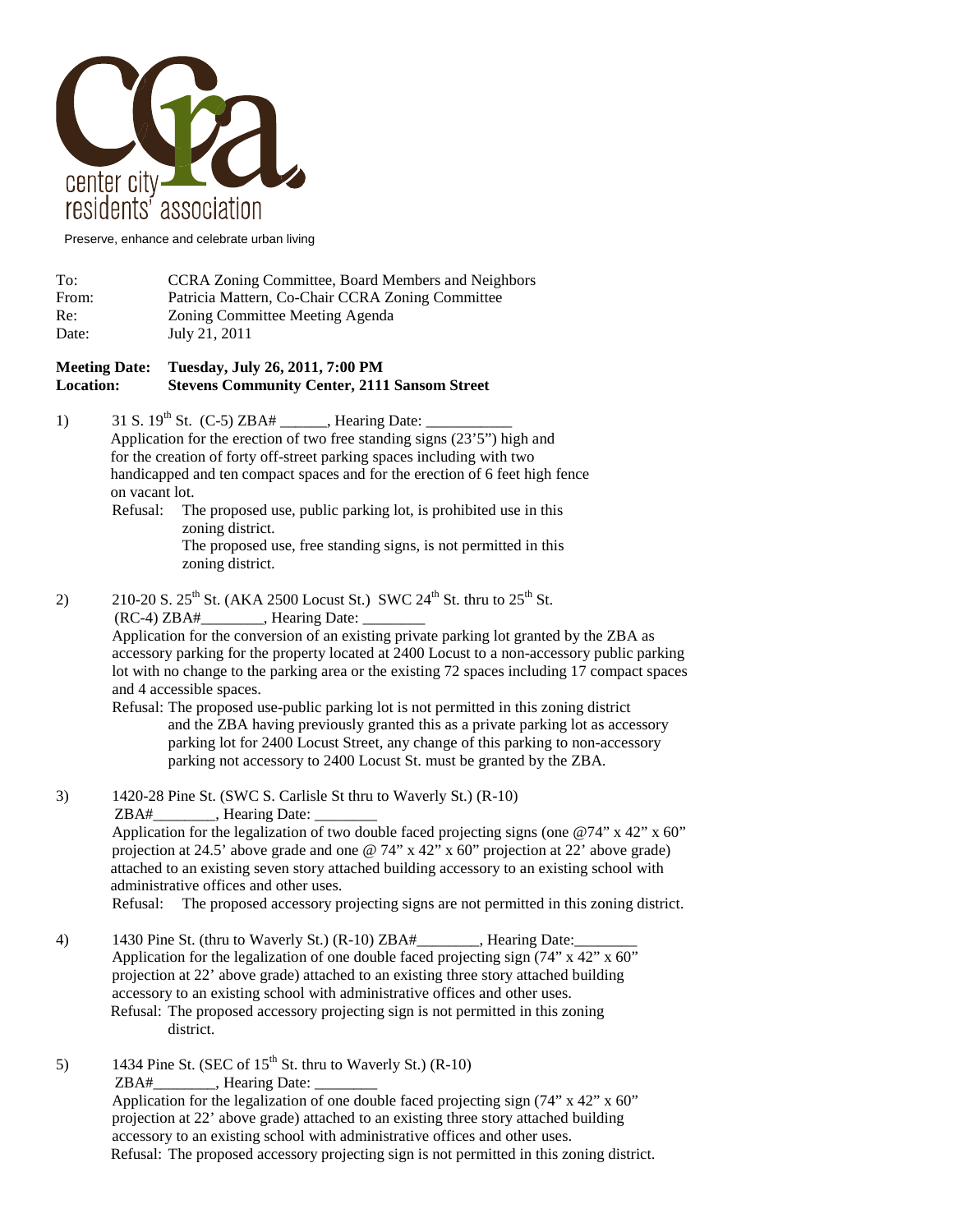| 6)  | Hearing Date:                                                                                                                                                                                                                                                                                                                                                                                                                                                                                                                                                                       |                                                                                                                                                                                                                                                          |                    |                    |  |  |  |
|-----|-------------------------------------------------------------------------------------------------------------------------------------------------------------------------------------------------------------------------------------------------------------------------------------------------------------------------------------------------------------------------------------------------------------------------------------------------------------------------------------------------------------------------------------------------------------------------------------|----------------------------------------------------------------------------------------------------------------------------------------------------------------------------------------------------------------------------------------------------------|--------------------|--------------------|--|--|--|
|     | Application to legalize 8'-6" x 18' open-air/off-street parking space in the rear yard                                                                                                                                                                                                                                                                                                                                                                                                                                                                                              |                                                                                                                                                                                                                                                          |                    |                    |  |  |  |
|     | accessory to a two family dwelling.<br>Refusal: Where open-air private parking is provided to the rear of the building,                                                                                                                                                                                                                                                                                                                                                                                                                                                             |                                                                                                                                                                                                                                                          |                    |                    |  |  |  |
|     |                                                                                                                                                                                                                                                                                                                                                                                                                                                                                                                                                                                     |                                                                                                                                                                                                                                                          |                    |                    |  |  |  |
|     |                                                                                                                                                                                                                                                                                                                                                                                                                                                                                                                                                                                     | the required rear yard shall be maintained between the building and the<br>property line.                                                                                                                                                                |                    |                    |  |  |  |
|     |                                                                                                                                                                                                                                                                                                                                                                                                                                                                                                                                                                                     | Rear yard minimum depth:                                                                                                                                                                                                                                 | Required 9'-0"     | Proposed: 2'-6"    |  |  |  |
|     |                                                                                                                                                                                                                                                                                                                                                                                                                                                                                                                                                                                     | Referral: Off-street parking controls:<br>Off-street parking shall not be required or provided for any one-family or<br>two-family dwelling, except for parking accessed by a common driveway<br>easement that serves three or more abutting properties. |                    |                    |  |  |  |
|     | Off-street parking serving any one-family or two-family dwelling unit on<br>a lot, except for parking accessed by a common driveway easement<br>serving three or more abutting properties, shall require a certificate from<br>the ZBA.                                                                                                                                                                                                                                                                                                                                             |                                                                                                                                                                                                                                                          |                    |                    |  |  |  |
| 7)  | 32 S. 18 <sup>th</sup> St. (between Market St. and Chestnut St.)<br>Application for approval of outdoor seating for restaurant.                                                                                                                                                                                                                                                                                                                                                                                                                                                     |                                                                                                                                                                                                                                                          |                    |                    |  |  |  |
| 8)  | 2000-02 Sansom St. (SWC 20 <sup>th</sup> St.) (C-4) ZBA#_________. Hearing Date:<br>Application for the preparation and serving of hot and cold food for take-out as part of an<br>existing restaurant.<br>Referral: The proposed use, preparation and serving of hot and cold food for take-<br>out,<br>requires a certificate from the ZBA.<br><b>FAST TRACK</b>                                                                                                                                                                                                                  |                                                                                                                                                                                                                                                          |                    |                    |  |  |  |
| 9)  | 1414 S. Penn Sq. (S.W. Corner S. Broad St.) (C-5) ZBA#___________________________<br>Hearing Date:<br>Application for the erection of a flat wall sign $(50' \times 50')$ accessory to an existing<br>45 story mixed use structure, 1 <sup>st</sup> floor retail as previously approved, below ground parking<br>and residential dwelling units and hotel units floor 2 thru 45.<br>Refusal: This use, accessory sign exceeds the districts maximum allowable of 100 S.F. by<br>2,400 S.F. and is above the bottom of the $2nd$ floor, is not permitted in this zoning<br>district. |                                                                                                                                                                                                                                                          |                    |                    |  |  |  |
| 10) |                                                                                                                                                                                                                                                                                                                                                                                                                                                                                                                                                                                     | 2003 Delancey St. (R-10) ZBA#                                                                                                                                                                                                                            | , Hearing Date:    |                    |  |  |  |
|     |                                                                                                                                                                                                                                                                                                                                                                                                                                                                                                                                                                                     | Application for the demolition of a rear wall, erection of a one story garage addition with a                                                                                                                                                            |                    |                    |  |  |  |
|     |                                                                                                                                                                                                                                                                                                                                                                                                                                                                                                                                                                                     | one story greenhouse at the 2nd floor level, and a sun deck.                                                                                                                                                                                             |                    |                    |  |  |  |
|     | Refusal:                                                                                                                                                                                                                                                                                                                                                                                                                                                                                                                                                                            | The proposed zoning is refused for the following:                                                                                                                                                                                                        |                    |                    |  |  |  |
|     |                                                                                                                                                                                                                                                                                                                                                                                                                                                                                                                                                                                     |                                                                                                                                                                                                                                                          | Required           | Proposed           |  |  |  |
|     |                                                                                                                                                                                                                                                                                                                                                                                                                                                                                                                                                                                     | Rear yard minimum depth:                                                                                                                                                                                                                                 | 9"<br>144 SF       | 0.0<br>0.0         |  |  |  |
|     |                                                                                                                                                                                                                                                                                                                                                                                                                                                                                                                                                                                     | Rear yard open area:<br>Minimum open area of lot $(\%)$                                                                                                                                                                                                  | 30%                | 5%                 |  |  |  |
| 11) | 2114 Naudain St. (R-10A) ZBA#____________, Hearing Date:___________<br>Application for the erection of a third floor addition above the existing two story main<br>structure and erection of a second floor addition above the existing one story rear accessory<br>garage and erection of open deck with stair connecting two structures use as a single family                                                                                                                                                                                                                    |                                                                                                                                                                                                                                                          |                    |                    |  |  |  |
|     | dwelling.<br>Refusal:                                                                                                                                                                                                                                                                                                                                                                                                                                                                                                                                                               | The proposed zoning is refused for the following:                                                                                                                                                                                                        |                    |                    |  |  |  |
|     |                                                                                                                                                                                                                                                                                                                                                                                                                                                                                                                                                                                     | Open area:                                                                                                                                                                                                                                               | Required<br>290 SF | Proposed<br>152 SF |  |  |  |
|     |                                                                                                                                                                                                                                                                                                                                                                                                                                                                                                                                                                                     | Rear yard:                                                                                                                                                                                                                                               | 9 ft.              | $0.0$ ft.          |  |  |  |
|     |                                                                                                                                                                                                                                                                                                                                                                                                                                                                                                                                                                                     | The proposed two single family building create multiple structures on the                                                                                                                                                                                |                    |                    |  |  |  |
|     |                                                                                                                                                                                                                                                                                                                                                                                                                                                                                                                                                                                     | same lot, (No structure has its own front, side or rear yards) therefore this                                                                                                                                                                            |                    |                    |  |  |  |
|     |                                                                                                                                                                                                                                                                                                                                                                                                                                                                                                                                                                                     | condition is not permitted in the zoning district.                                                                                                                                                                                                       |                    |                    |  |  |  |